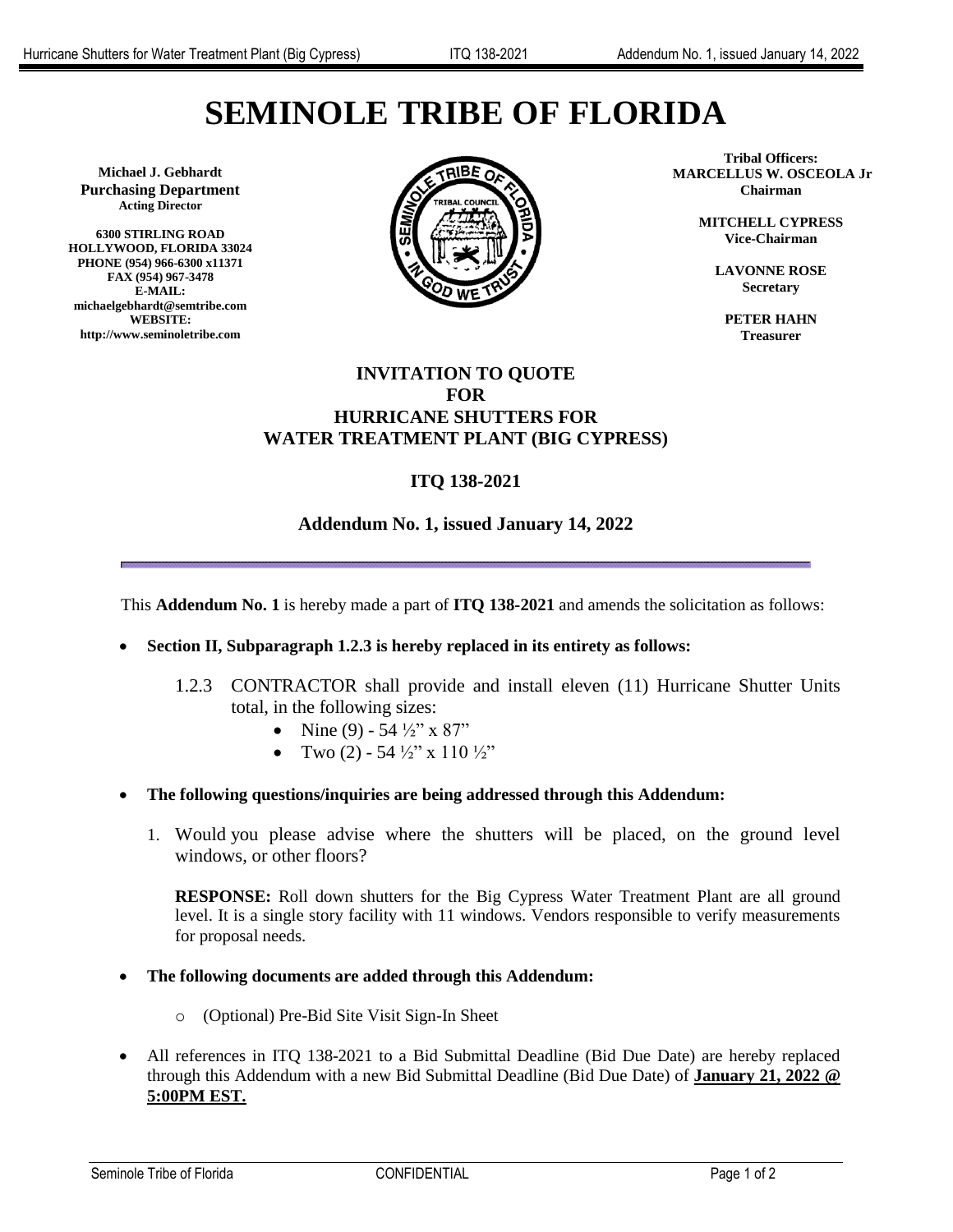**Please be advised that due to the Coronavirus (COVID-19) crisis occurring in the United States, all dates and venues as outlined in this solicitation are subject to change. This includes pre-bid meetings, Q&A deadlines and public bid openings if applicable. We also encourage every bidder to extend the validity period for all proposals beyond their normal practices to accommodate for the current situation at hand.**

All other contents for **ITQ 138-2021** remains the same.